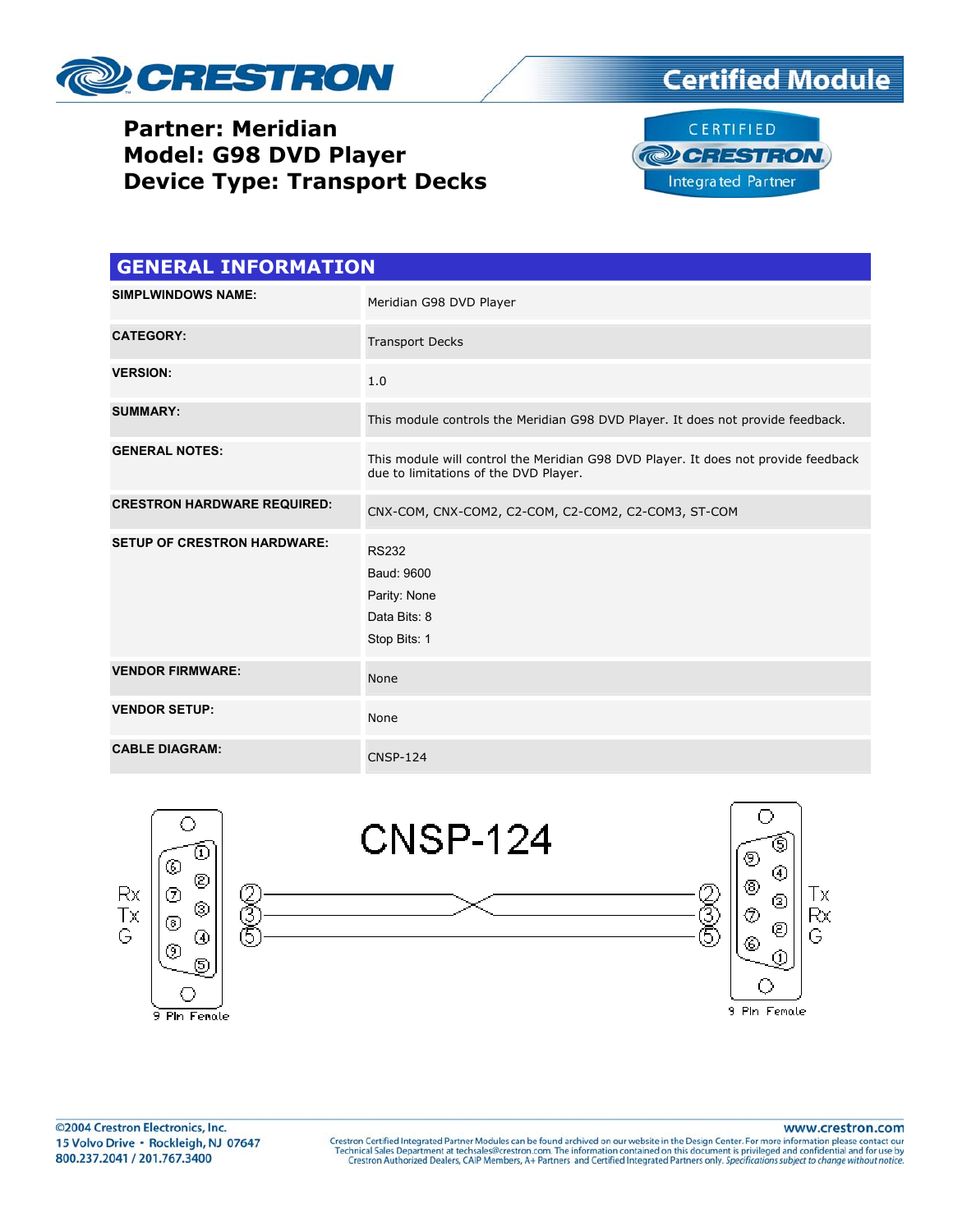

## **Partner: Meridian Model: G98 DVD Player Device Type: Transport Decks**





| <b>CONTROL:</b>        |   |                                                                                                            |
|------------------------|---|------------------------------------------------------------------------------------------------------------|
| Play                   | D | Pulse to play the disc.                                                                                    |
| <b>Stop</b>            | D | Pulse to stop the disc.                                                                                    |
| <b>Pause</b>           | D | Pulse to pause the disc.                                                                                   |
| Fast_Forward           | D | Pulse to cycle through the Fast Forward speeds.                                                            |
| Fast_Back              | D | Pulse to cycle through the Fast Back speeds.                                                               |
| Next_Chapter/Track     | D | Pulse to jump to the next chapter or track.                                                                |
| Previous_Chapter/Track | D | Pulse to go back to the previous chapter or track.                                                         |
| Tray_Open/Close        | D | Pulse to open and close the tray.                                                                          |
| Repeat                 | D | Pulse to turn the chapter/track repeat on and off.                                                         |
| AB_Repeat              | D | Pulse to cycle through the AB repeat modes.                                                                |
| Subtitle_On/Off        | D | Pulse to turn the subtitles on and off.                                                                    |
| Subtitle Cycle         | D | Pulse to cycle through the subtitle languages.                                                             |
| Angle                  | D | Pulse to activate the angle function.                                                                      |
| <b>Audio</b>           | D | Pulse to cycle through the different audio languages.                                                      |
| Menu_*                 | D | Pulse to navigate through the menus.                                                                       |
| $Key_*$                | D | Pulse to enter the chapter or track number to jump to. YOU MUST PULSE<br>Menu_Enter AFTER THE KEY NUMBERS> |

## **FEEDBACK: To\_Device\$ S** Serial signal to be routed to a serial com port.

www.crestron.com

Crestron Certified Integrated Partner Modules can be found archived on our website in the Design Center. For more information please contact our Technical Sales Department at techsales@crestron.com. The information contain